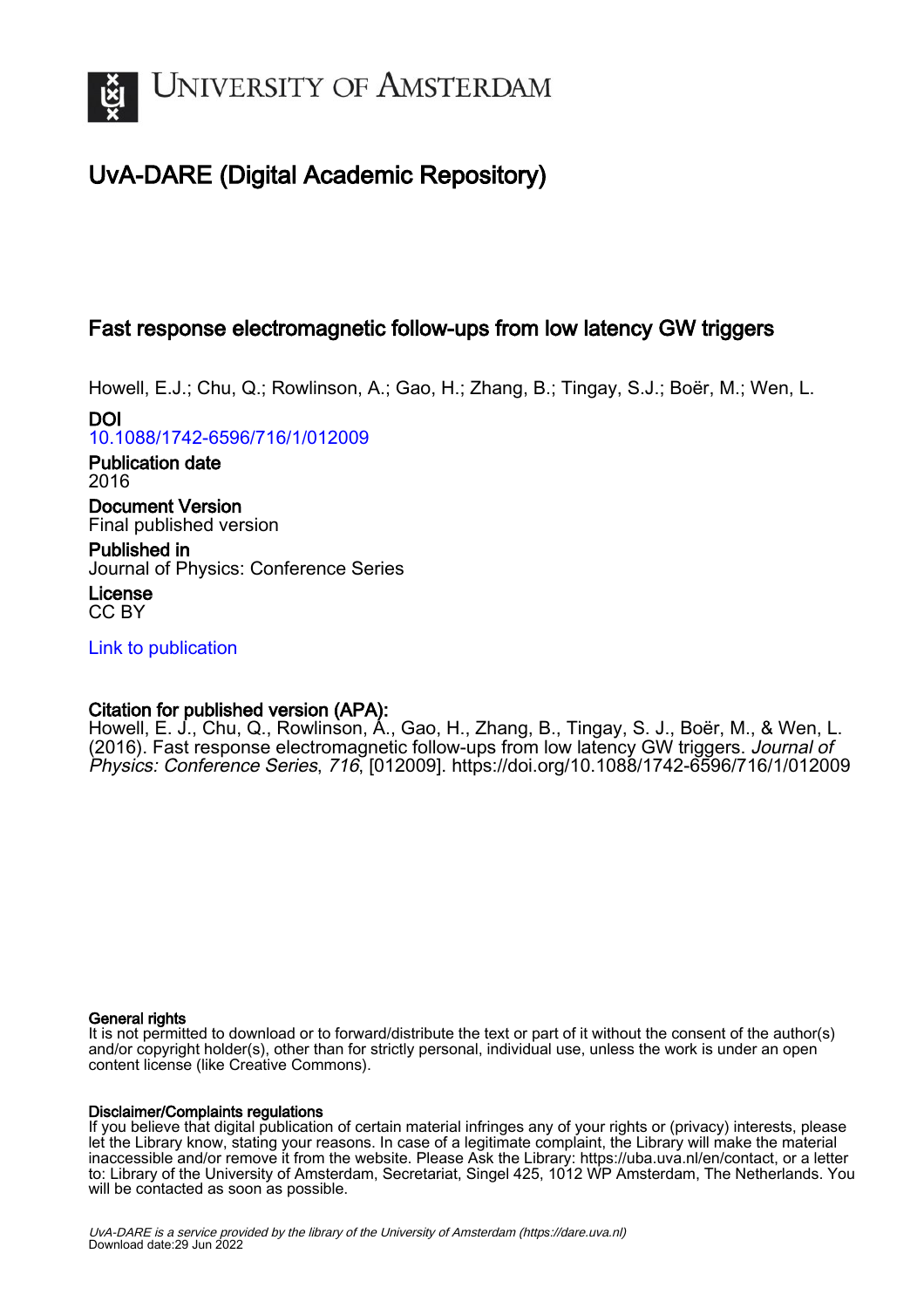Journal of Physics: Conference Series **716** (2016) 012009 doi:10.1088/1742-6596/716/1/012009

# Fast response electromagnetic follow-ups from low latency GW triggers

# E J Howell<sup>1</sup>, Q Chu<sup>1</sup>, A Rowlinson<sup>2</sup>, H Gao<sup>3</sup>, B Zhang<sup>4</sup>, S J Tingay<sup>5,6</sup>, M Boër<sup>7</sup> and L Wen<sup>1</sup>

<sup>1</sup>School of Physics, University of Western Australia, Crawley WA 6009, Australia <sup>2</sup>CSIRO Astronomy and Space Science, Sydney, Australia

<sup>3</sup>Department of Astronomy, Beijing Normal University, Beijing 100875, China

<sup>4</sup>Department of Physics and Astronomy, University of Nevada Las Vegas, NV 89154, USA 5 International Centre for Radio Astronomy Research, Curtin University, Perth, WA 6845, Australia

<sup>6</sup>ARC Centre of Excellence for All-sky Astrophysics (CAASTRO)

<sup>7</sup>CNRS - ARTEMIS, boulevard de l'Observatoire, CS 34229, 06304 Nice Cedex 04, France

E-mail: E-mail:eric.howell@uwa.edu.au

Abstract. We investigate joint low-latency gravitational wave (GW) detection and prompt electromagnetic (EM) follow-up observations of coalescing binary neutron stars (BNSs). Assuming that BNS mergers are associated with short duration gamma ray bursts (SGRBs), we evaluate if rapid EM follow-ups can capture the prompt emission, early engine activity or reveal any potential by-products such as magnetars or fast radio bursts. To examine the expected performance of extreme low-latency search pipelines, we simulate a population of coalescing BNSs and use these to estimate the detectability and localisation efficiency at different times before merger. Using observational SGRB flux data corrected to the range of the advanced GW interferometric detectors, we determine what EM observations could be achieved from low-frequency radio up to high energy  $\gamma$ -ray. We show that while challenging, breakthrough multi-messenger science is possible through low latency pipelines.

## 1. Introduction

The first observations by the advanced generation of interferometric gravitational wave (GW) detectors is set to ignite a new era of astronomy in which GW triggered follow-ups by facilities operating outside the GW spectrum will become common place. Complementary observations from electromagnetic (EM), neutrino or high energy particle facilities would not only improve the confidence of a GW detection, but also maximise the science return via a wealth of additional astrophysical information.

The advanced generation of detectors will be led by Advanced LIGO (aLIGO) [1] during the second half of 2015 and followed by Advanced Virgo (AdV) [2] a year later [3]. Coalescing systems of BNSs are one of the most promising sources of GWs in terms of detection [4]; at design sensitivity (around 2018), the expected detection rates of these sources are of order 0.4 to 400 BNS/year [5, 6]. One important aspect of these well-modeled inspiralling systems is that a detection can be made tens of seconds before the merger if enough waveform cycles can be detected to boost the signal-to-noise ratio [7, 8]. This could allow an extreme low-latency alert to be sent out to EM facilities as near real-time as possible to catch the fading EM signature. Such

Content from this work may be used under the terms of the Creative Commons Attribution 3.0 licence. Any further distribution  $(cc)$ of this work must maintain attribution to the author(s) and the title of the work, journal citation and DOI. Published under licence by IOP Publishing Ltd 1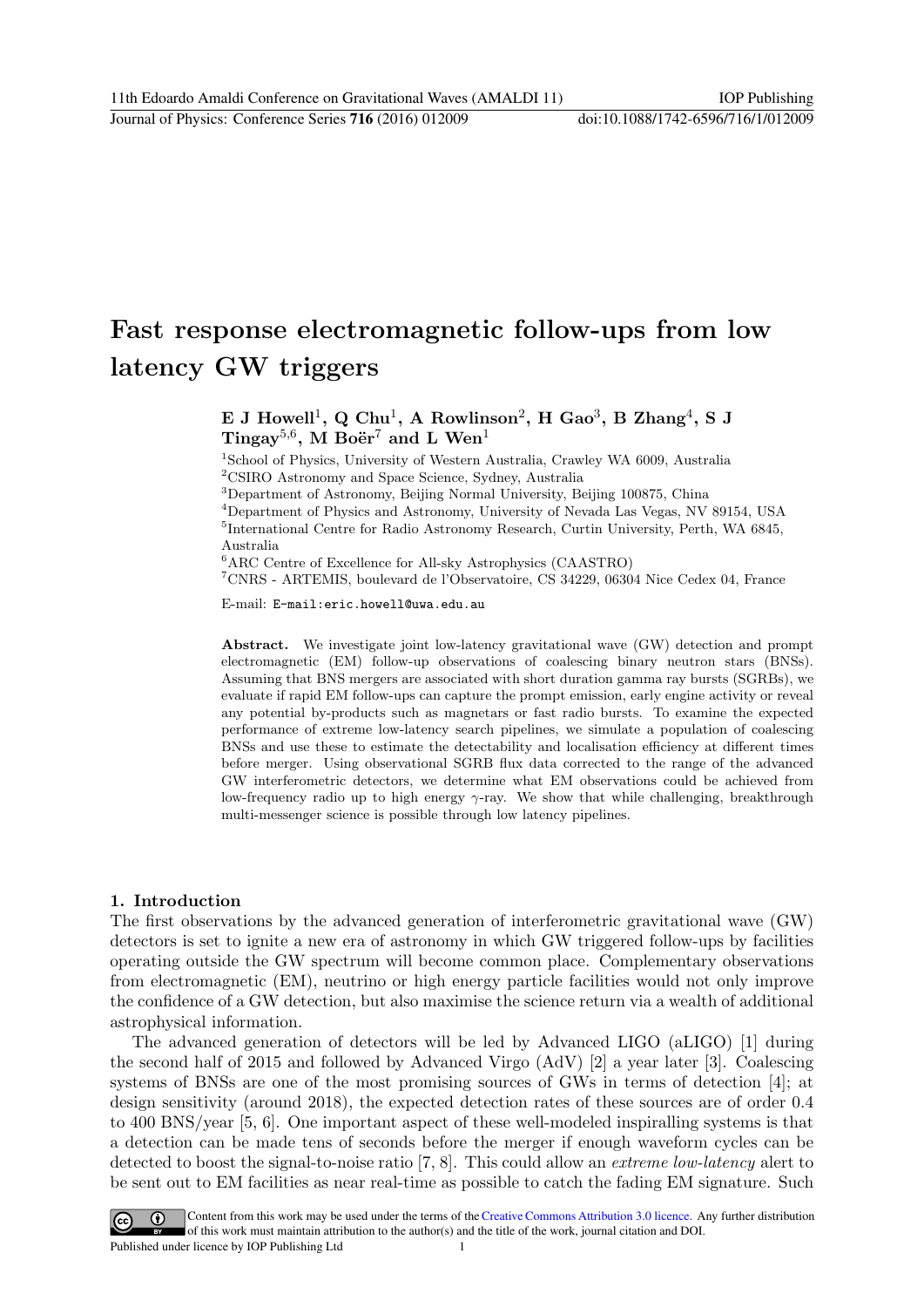Journal of Physics: Conference Series **716** (2016) 012009 doi:10.1088/1742-6596/716/1/012009



Figure 1. A cartoon illustrating some of the possible EM pathways, timescales and end products of coalescing systems of NSs and BHs. Adapted from Chu et al. [9].

prompt follow-ups could provide valuable insight into the inner workings of these cataclysmic events.

Here we report on the results of a study conducted by Chu et al. [9] which examined the capability of a range of EM instruments for rapid follow-ups from extreme low-latency GW triggers. We present here only the main results assuming an aLIGO/AdV network at design sensitivity. We refer the interested reader to Chu et al. for a complete analysis including results from larger GW Network configurations.

#### 2. The EM pathways for BNS mergers

Figure 1 summarises some of the popular scenarios for the expected EM signatures from BNS mergers. These are based on the proposed link between short duration gamma ray bursts (SGRBs) and the merger of of compact objects [10, 11, 12, 13, 14]. The predictions are highly uncertain and could lead to various pathways and end products. The anticipated onset time, duration, and observable wavelengths are shown in the figure.

Figure 1 shows that SGRBs could be accompanied by an optical flash or a fast radio burst (FRB) [15]; an FRB could also result from the collapse of a merger product to a black hole [16]. If a stable or supra-massive magnetar is formed, the long lived X-ray plateaus observed in many SGRBs could be the signature of direct dissipation of magnetar wind energy [17, 18, 19]. At later times, predictions for an optical/IR kilonova [20] are supported though recent observations [21, 22]. For a relatively small opacity, a kilonova precursor may also appear soon after the merger [23].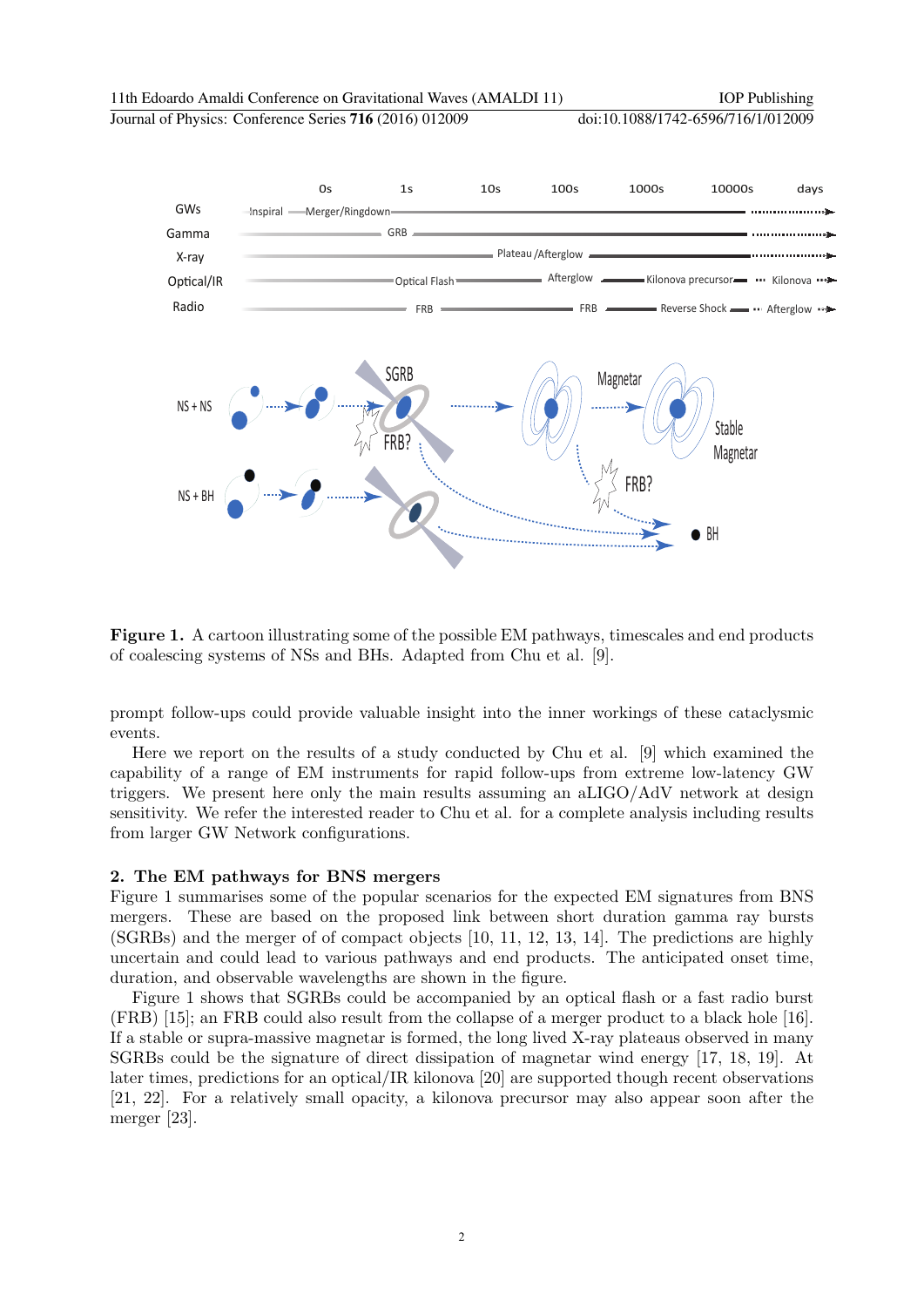Journal of Physics: Conference Series 716 (2016) 012009

| --- - ----------                   |  |  |
|------------------------------------|--|--|
| doi:10.1088/1742-6596/716/1/012009 |  |  |

| <b>SIGNAL</b><br><b>TYPE</b> | <b>TARGET</b>                              | <b>TIME RANGE</b><br>Gamma<br>(s) |                    |                            | X-ray          | Optical/IR       | Radio                      |                            |
|------------------------------|--------------------------------------------|-----------------------------------|--------------------|----------------------------|----------------|------------------|----------------------------|----------------------------|
|                              |                                            |                                   | High<br>(> 10 MeV) | Low<br>(< 10 MeV)          |                |                  | High<br>$(> 1$ GHz)        | Low<br>( <sub>1</sub> GHz) |
|                              | <b>SGRB Prompt</b>                         | $0-5$                             | V                  | V                          | ?              | ?                |                            |                            |
| <b>Jet Related</b>           | <b>SGRB Afterglow</b>                      | $10s - >$                         | $\checkmark$       |                            | M              | U                | √                          | $\boldsymbol{\mathsf{?}}$  |
|                              | <b>Reverse Shock</b>                       | 60-10000                          | ?                  | $\boldsymbol{\mathcal{P}}$ | ?              | $\boldsymbol{?}$ | √                          | $\boldsymbol{\mathsf{?}}$  |
| <b>Isotropic Ejecta</b>      | Kilonova                                   | $1000 - >$                        |                    |                            | $\overline{?}$ | $\boldsymbol{J}$ |                            |                            |
| Related                      | Ejecta<br>Afterglow                        | $10000 - >$                       |                    |                            | ?              | ?                | ?                          | $\boldsymbol{\mathsf{?}}$  |
|                              | <b>Magnetar Wind</b><br><b>Dissipation</b> | 1-1000                            | $\mathbf{?}$       | $\sqrt{}$                  | √              | ?                | $\mathbf{P}$               | ?                          |
| <b>Other Signals</b>         | FRB (early)                                | $-5 - 10$                         |                    |                            |                |                  | $\mathbf{P}$               | $\boldsymbol{\mathcal{P}}$ |
|                              | FRB (late)                                 | 10-10000                          |                    |                            |                |                  | $\boldsymbol{\mathcal{P}}$ | $\boldsymbol{?}$           |

Figure 2. Some of the multimessenger observations that could be achieved for our follow-up scenario. The signals are grouped into jetted, isotropic or other (or unknown) signal types; the approximate emission time ranges around merger are also given. As shown by the legend, ticks indicate the EM observations with observational support; question marks indicate those that have been proposed through theoretical models; **dark cells** indicate there are EM instruments available in the band with sufficiently fast responses, exposure times and FoVs to cover or tile the GW error box within the emission time-range.

### 3. Accessing the low-latency GW detector response and EM follow-up

Since the initial LIGO era a number of low-latency GW trigger-generation pipelines have been proposed and tested [24, 25, 8, 26, 27]. The low latency localization pipeline BAYESTAR [28, 29] has shown that localization can be achieved in seconds with potential speed ups proportional to the number of CPU cores. For success, wide-field EM telescopes capable of rapid response within tens of seconds and with fields-of-view (FoV) comparable to the error area of GW source sky directions (of order hundreds of  $\text{deg}^2$ ) will be critical. To test the EM-follow up prospects we simulated a total of 200,000 BNS sources, drawing free parameters of the waveform and the sky location of each event from standard distributions. Around  $10^3$  BNS detections were obtained and the localization accuracy of each was determined using the formalism of [30]. Detailed statistics of the detected sample are provided in Chu et al. [9]. For an aLIGO/AdV network the error region required to contain 50% of the detections, assuming sources are detected 40s before merger, was around 1000 deg<sup>2</sup>. We assume this estimate, along with a 40s latency to send out the GW trigger.

To explore prompt EM follow-up observations, we estimate the fluxes at different wavelengths by extrapolating data from observed EM emissions associated with SGRBs and convert to 200 Mpc. We then consider the FoVs, sensitivities and response times for a range of EM telescopes to estimate their ability to capture a prompt EM signature.

### 4. Results and discussion

Figure 2 shows that at low frequency radio (MWA [31]; FoV: $610 \text{ deg}^2$  $@150 \text{ MHz}$ ; response in tens of secs) and both high and low-energy  $\gamma$ -ray (e.g. Fermi [32]; GBM FoV:30000 deg<sup>2</sup>, LAT FoV:6564 deg<sup>2</sup>) the large FoVs and the fast response potential of MWA show that post-prompt  $($  > 5s) breakthrough observations could be realised [33]. In the X-ray, small FoV instruments such as Swift are hindered by the large GW error region; a requirement for reconstructed sky locations to overlap with nearby galaxies [34] could improve this situation.